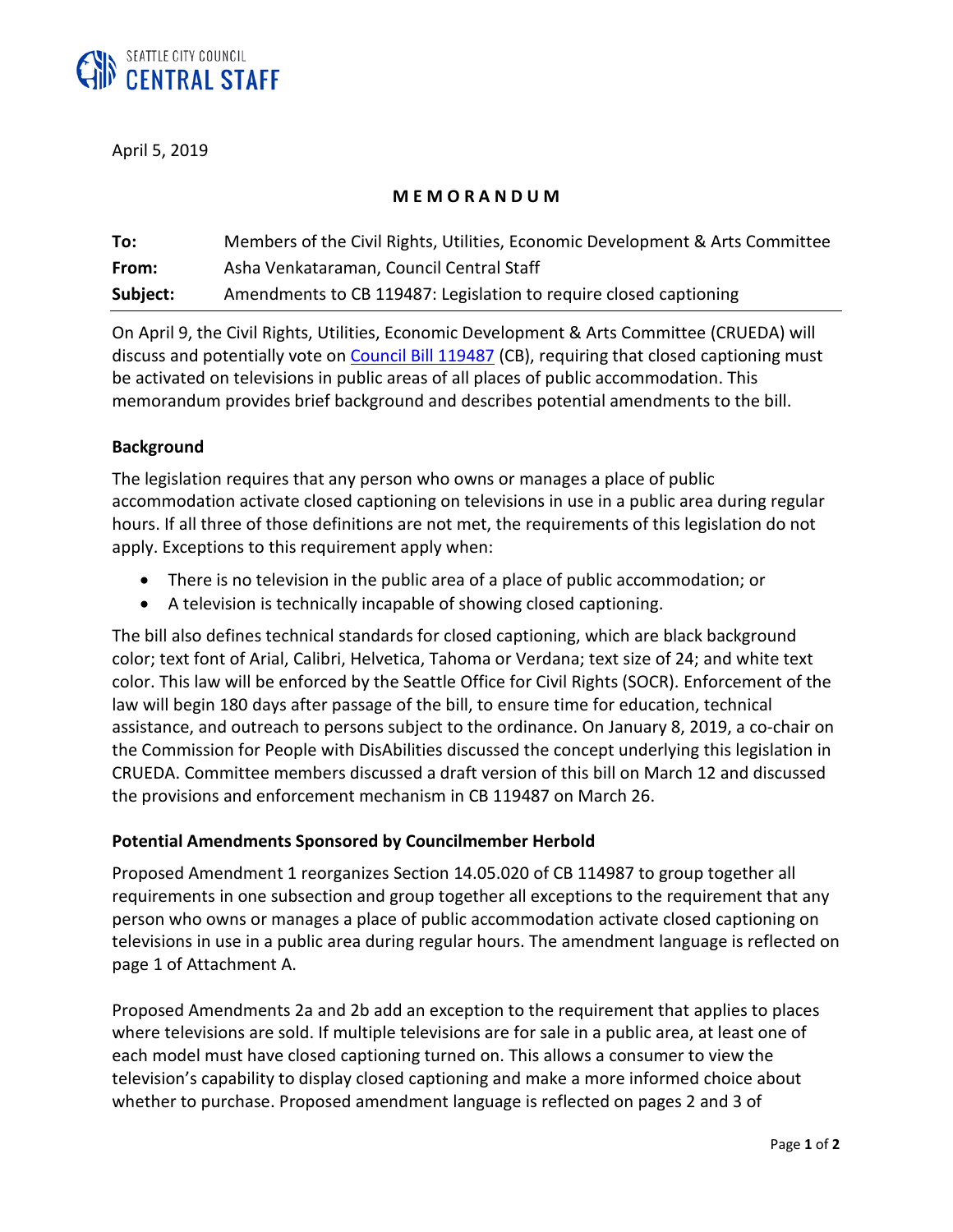Attachment A. Option 2a (page 2 of Attachment A) assumes passage of Proposed Amendment 1 and option 2b (page 3) assumes rejection of Proposed Amendment 1.

Proposed Amendment 3 notes in the bill's recitals that there are various types of exemptions from state or federal law regarding closed-captioning. Certain programming may be exempt from these laws, such as manufacturer-produced commercials that show various attributes of their products. This amendment recognizes that there may be circumstances in which closed captioning may be activated on the television receiver, but the programming itself does not have closed captioning encoded in it. The amendment language is reflected on page 4 of Attachment A.

Proposed Amendment 4 clarifies that if programming itself does not have closed captioning, this law does not apply. Practically, this means that if the owner or manager of a place of public accommodation is otherwise complying with the requirement to activate closed captioning, the lack of captions coded into a program resulting in captions not appearing on the screen is not a violation of this law. If the programming does not have closed captioning, it is likely either exempt from or in violation of a state or federal law and should be enforced accordingly. The amendment language is reflected on page 5 of Attachment A.

# **Attachments:**

- A. Proposed Amendments to CB 119487
- cc: Kirstan Arestad, Central Staff Director Erik Sund, Supervising Analyst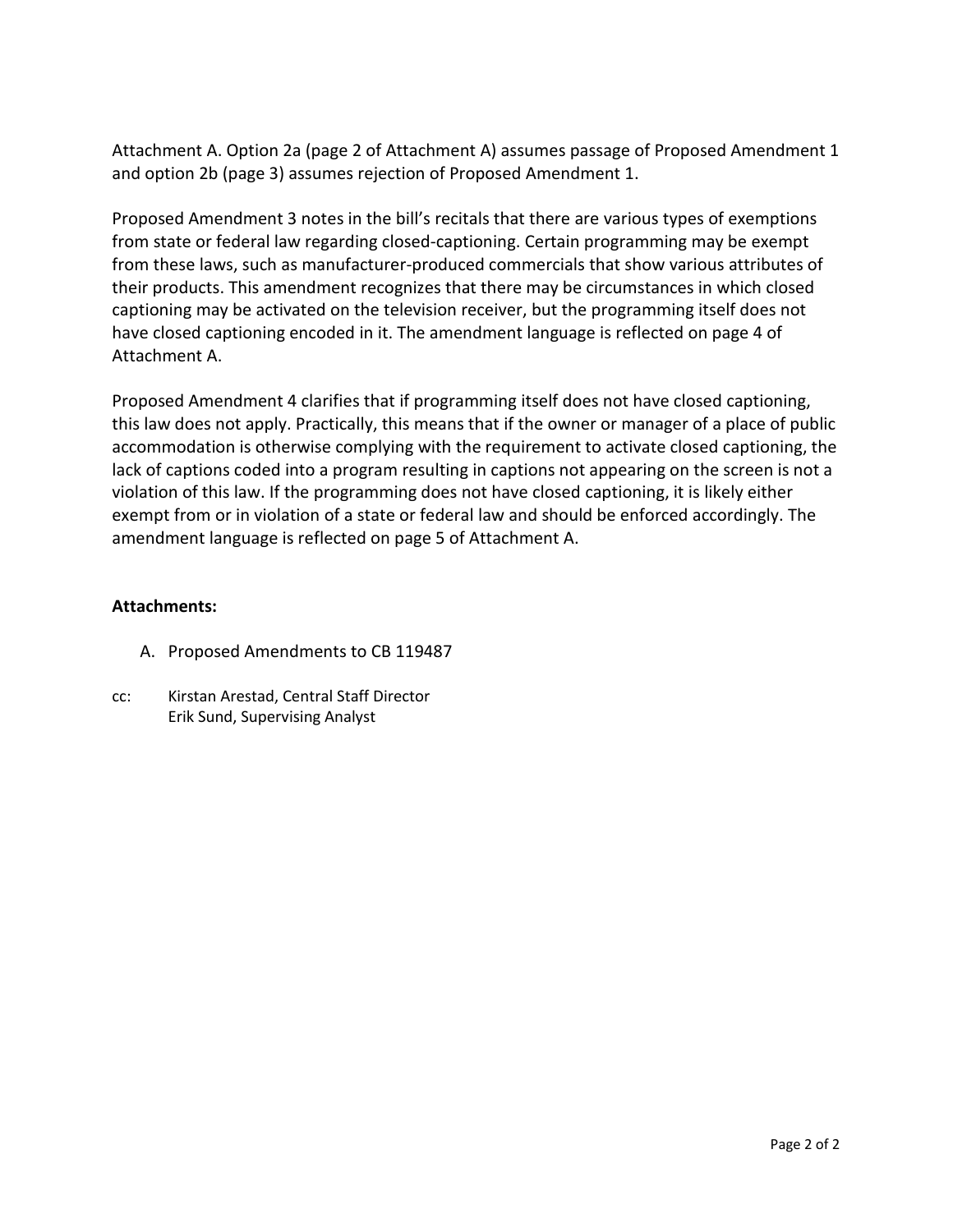# **Attachment A: Proposed Amendments to CB 119487**

## Proposed Amendment 1 (sponsored by CM Herbold)

#### **14.05.020 Requirements for closed captioning in places of public accommodation**

A. Any person owning or managing a place of public accommodation must activate closed captioning, with black background color, white text color, text size of 24, and text font of Arial, Calibri, Helvetica, Tahoma, or Verdana, in accordance with the technical standards in subsection 14.05.020.C, on all closed-captioned television receivers in use in any public area during regular hours, except in the following circumstances:-

B. A person owning or managing a place of public accommodation is not required to make a closed-captioned television receiver available for viewing in a public area if:

1. No receiver of television programming of any kind is available in a public area

of the place of public accommodations; or

2. The only receiver of television programming available in a public area of the

place of public accommodations is technically incapable of displaying closed captioning.

C. Closed captioning on digital televisions must meet the following technical standards

#### for display:

**1. Background color: Black** 

- 2. Text font: Arial, Calibri, Helvetica, Tahoma, or Verdana
- 3. Text size: 24
- 4. Text color: White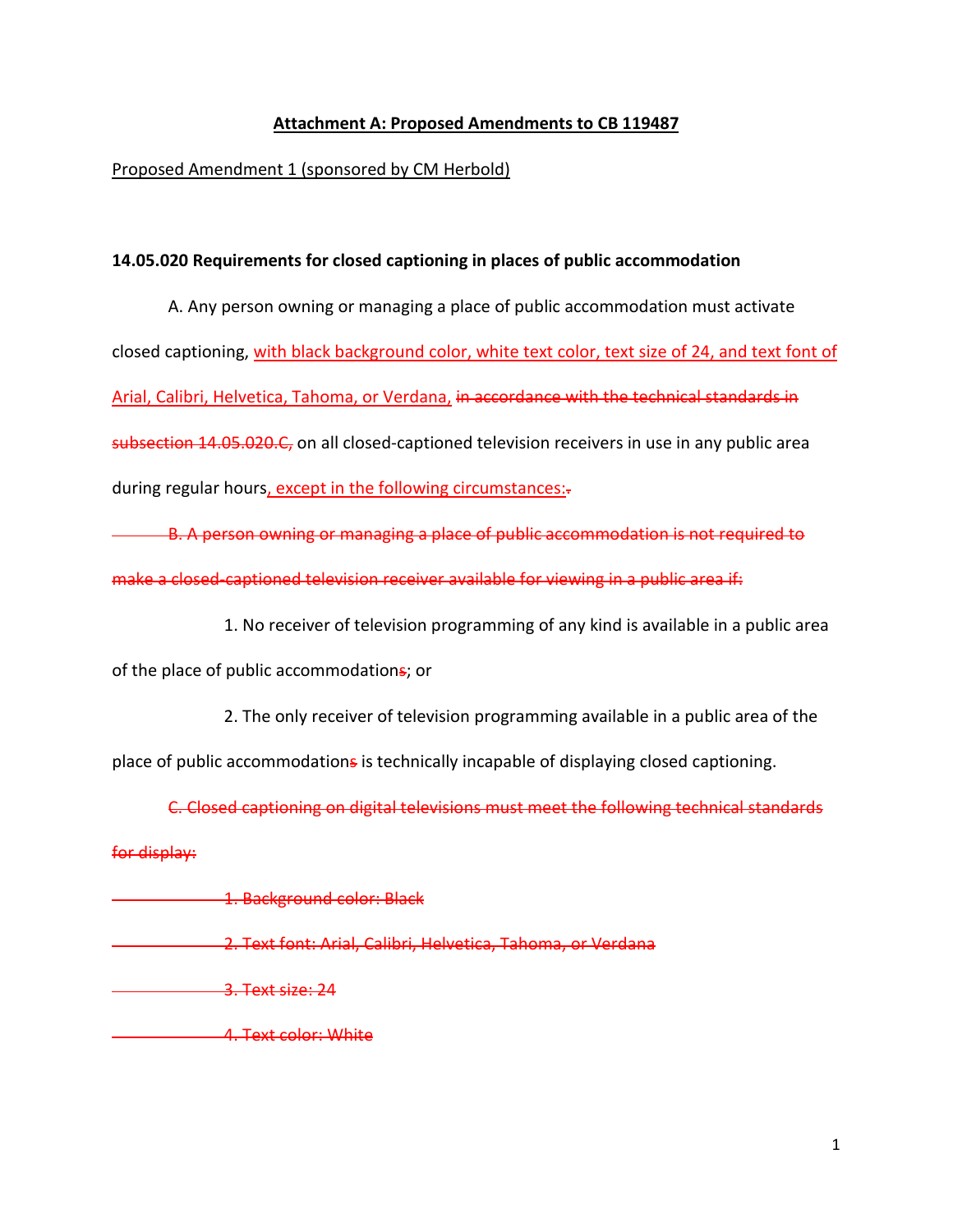## Proposed Amendment 2 (sponsored by CM Herbold)

Option 2a (assuming passage of Proposed Amendment 1):

#### **14.05.020 Requirements for closed captioning in places of public accommodation**

A. Any person owning or managing a place of public accommodation must activate closed captioning, with black background color, white text color, text size of 24, and text font of Arial, Calibri, Helvetica, Tahoma, or Verdana, on all closed-captioned television receivers in use in any public area during regular hours, except in the following circumstances:

1. No receiver of television programming of any kind is available in a public area of the place of public accommodation; or

2. The only receiver of television programming available in a public area of the place of public accommodation is technically incapable of displaying closed captioning; or

3. If multiple television models are displayed together for sale in a public area, for each of those models, at least one closed-captioned television must be available for viewing.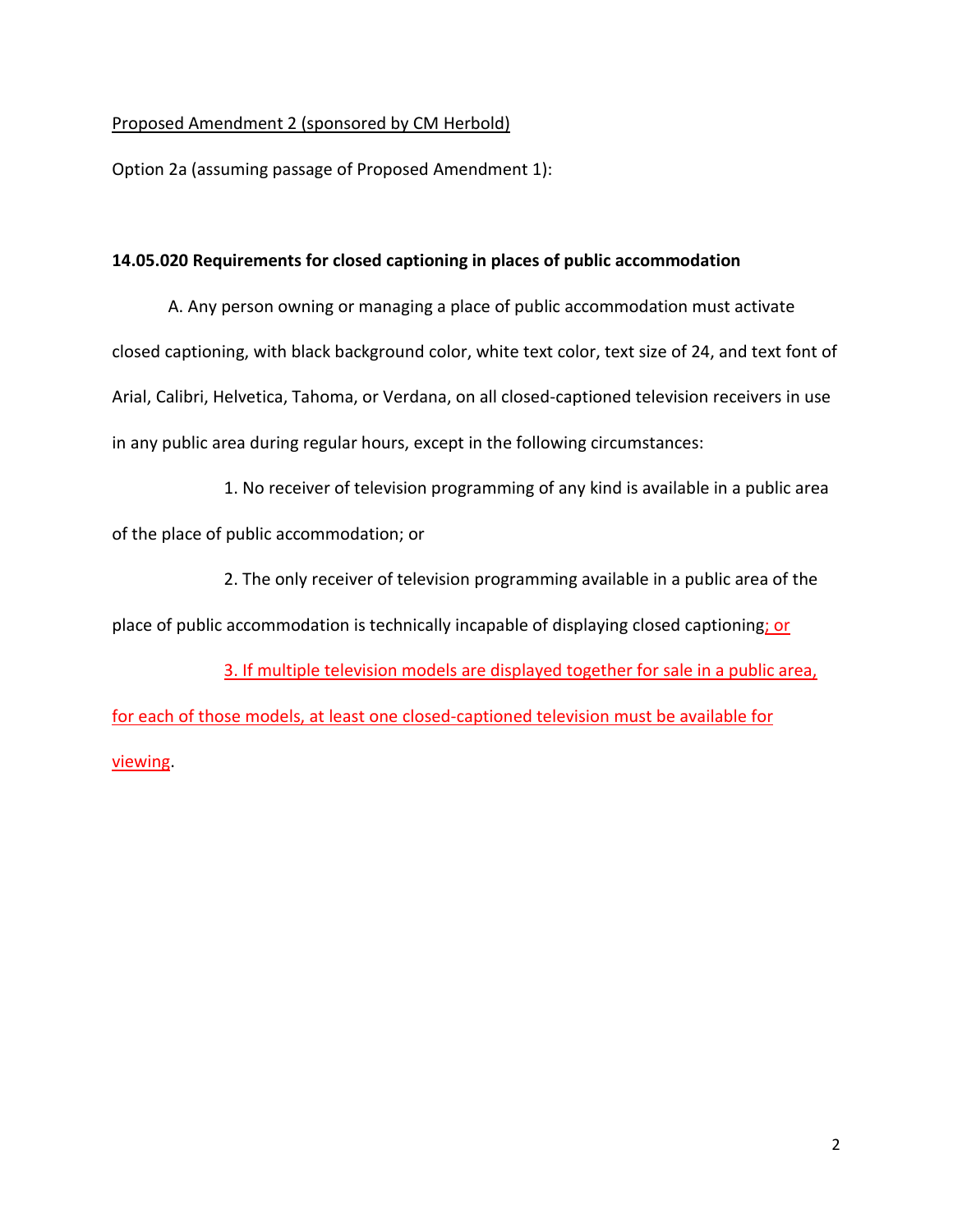Option 2b (assuming rejection of Proposed Amendment 1):

### **14.05.020 Requirements for closed captioning in places of public accommodation**

A. Except as provided in subsection 14.05.020.D, Aany person owning or managing a place of public accommodation must activate closed captioning, in accordance with the technical standards in subsection 14.05.020.C, on all closed-captioned television receivers in use in any public area during regular hours.

B. A person owning or managing a place of public accommodation is not required to make a closed-captioned television receiver available for viewing in a public area if:

1. No receiver of television programming of any kind is available in a public area of the place of public accommodations; or

2. The only receiver of television programming available in a public area of the place of public accommodations is technically incapable of displaying closed captioning.

C. Closed captioning on digital televisions must meet the following technical standards for display:

1. Background color: Black

2. Text font: Arial, Calibri, Helvetica, Tahoma, or Verdana

3. Text size: 24

4. Text color: White

D. If multiple television models are displayed together for sale in a public area, for each of those models, at least one closed-captioned television must be available for viewing.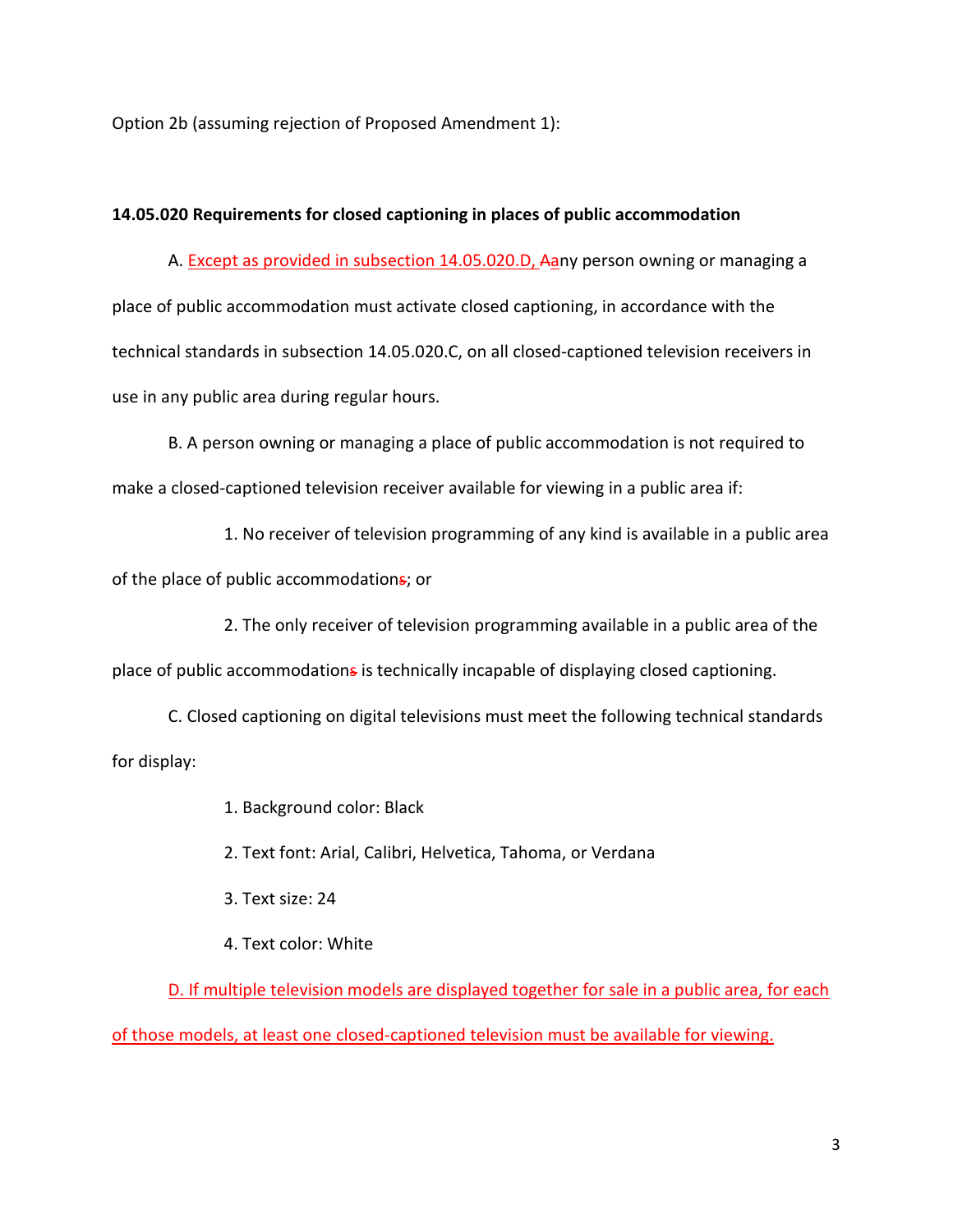# Proposed Amendment 3 (sponsored by CM Herbold)

WHEREAS, closed captioning can help the general public with learning names and terminology,

comprehension of dialogue, and better understanding in sound-sensitive environments;

WHEREAS, various types of programming may be exempt from state or federal closed-

captioning requirements, such as manufacturer-created commercial programming to display attributes of a product, and such programming will not have closed captioning regardless of whether the television receiver is activated; NOW, THEREFORE,